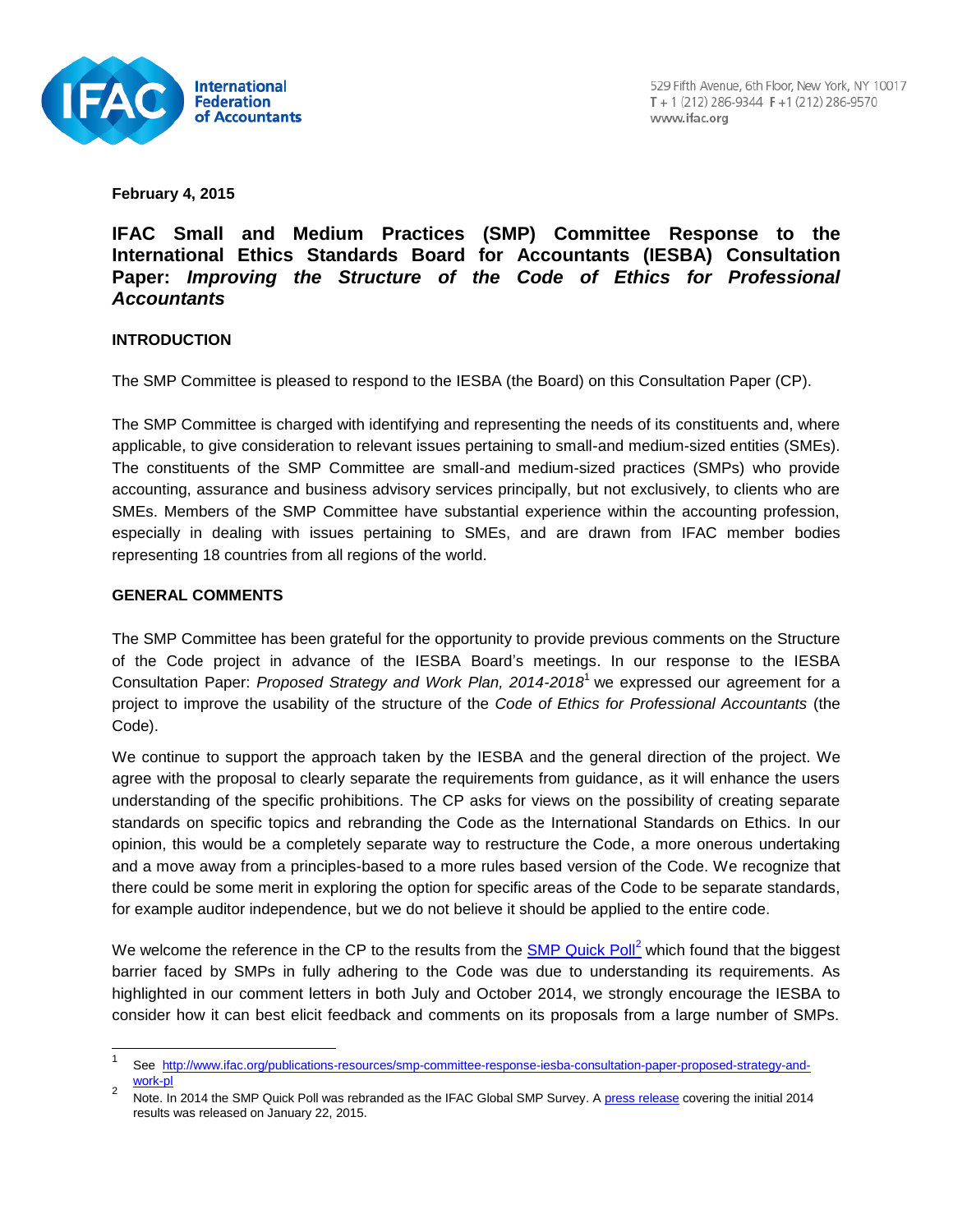

Due to their often limited resources, these stakeholders are often not able to easily respond and engage with the standard setting consultation process. Despite this, these SMPs are some of the main users of the Code and therefore it is important their opinions are canvassed and their input considered by the Board. We look forward to seeing how successful the IESBA is in this wider engagement and would be willing to work closer with the respective Task Force on this matter as the project develops.

In our view, the IESBA should adopt the "think small first" principle in its approach to standard setting. This is important at the early stages of a project to ensure the end product is useable by the full range of firms – from sole practitioners to practices with many partners. For example, we agree that it may be appropriate to assign the responsibility to the firm in certain instances, but we highlight the fact that for many small practitioners a firm represents just one individual.

We also believe that the Board should give further consideration to the cost of implementation of the restructuring on individual jurisdictions and how it will impact codes which are based on the Code, but slightly modified.

### **SPECIFIC COMMENTS**

We have outlined our responses to each question (*in italics*) in the CP below.

*1. Do you believe that the approach outlined in this Consultation Paper, as reflected in the Illustrative Examples, would be likely to achieve IESBA's objective of making the Code more understandable? If not, why not and what other approaches might be taken?* 

In principle we agree that the outlined approach to restructuring would be likely to achieve IESBA's objective of making the Code more understandable. As the Code currently mixes rules (requirements and prohibitions) with application guidance, the separation should help. Cross-referencing the requirements to the related application guidance as proposed is also essential to mitigate the risk that some users could be drawn more to the requirements, without the benefit of the separate application material and guidance and therefore have a quite different interpretation from what is intended.

We note that in its clarity project the IAASB had decided not to use the present tense at all when referring to an auditor's actions. We would also support the IESBA adopting this stance (as outlined in paragraph 15), as we believe that the use of present tense is a particularly important issue in achieving clarity of meaning as to what is required and what is not. The Illustrative Examples indicate the difficulties in achieving this if material from the extant Code is merely rearranged. In particular, we note instances of repetition and in certain areas believe that further guidance would be beneficial to assist practical application, for example in regard to the issue of independence.

*2. Do you believe that the approach outlined in this Consultation Paper, as reflected in the Illustrative Examples would be likely to make the Code more capable of being adopted into laws and regulations, effectively implemented and consistently applied? If not, why not and what other approaches might be taken?*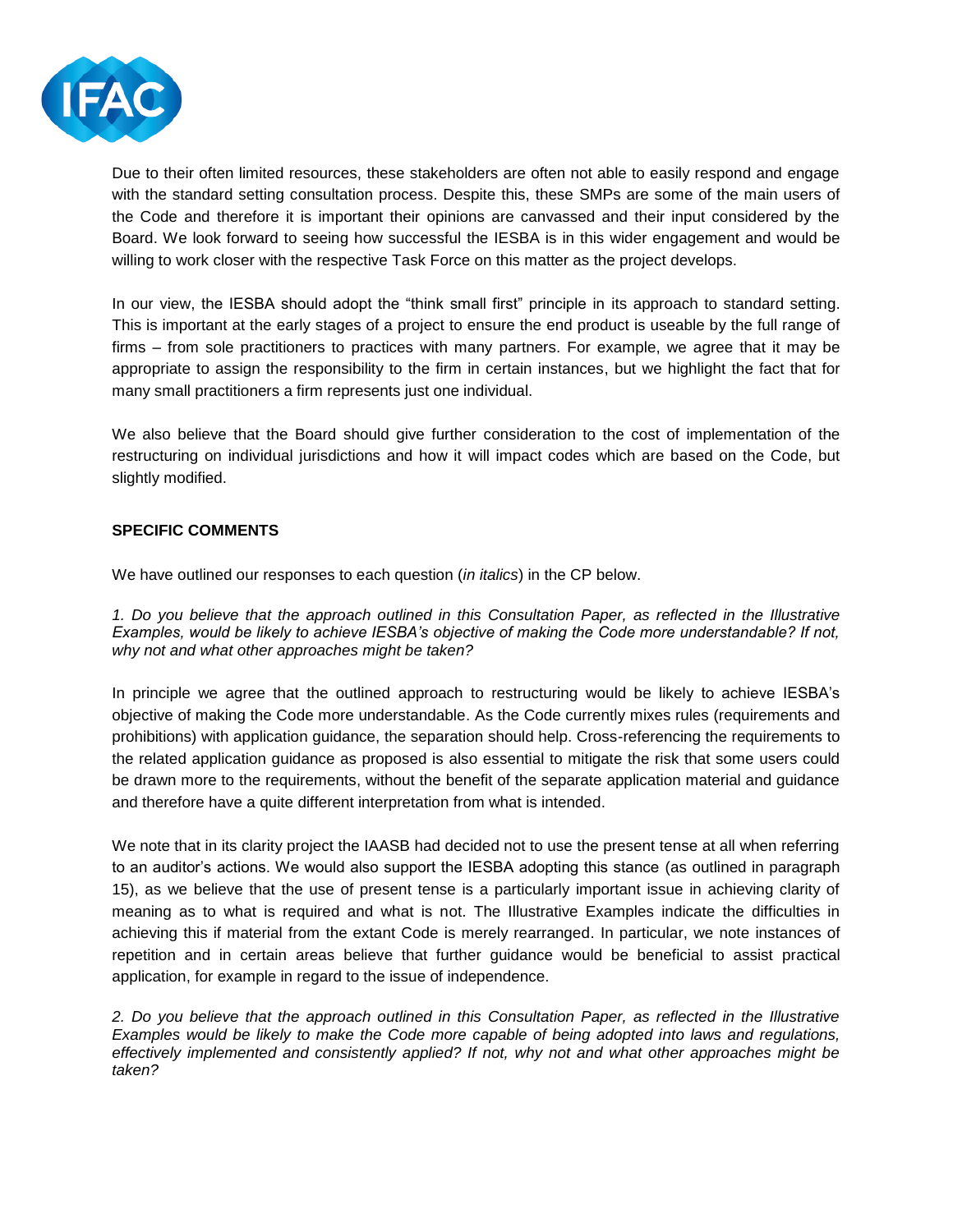

In comparison with the existing code the structure outlined in the Illustrative Examples may be helpful in terms of consistency in implementation and overall we support the approach on this basis.

In our opinion, there is a risk attached when the Code is adopted locally. In jurisdictions where a State regulator has developed its own code, it is very often not quite in alignment with the Code adopted by professional bodies, although the sentiments are the same. Adoption of the Code will be easier to align where the application material is separated out. However, there is a risk that such alignment may simply be of the requirements and the application material would not make it, in full or in part, into local legislation. If the restructuring of the Code goes ahead, the IESBA will need to make clear that the requirements do not stand alone and the complete code is adopted.

In jurisdictions where it is solely a matter for the professional accountancy organization to adopt and supervise its member's adherence to the Code, it should be fairly easy to adopt. However, there is the risk that the professional bodies may challenge the cost/ benefit of changing the structure in line with the Code, which may result in it not being consistently applied. In principle, this could be managed through IFAC's Statements of Membership Obligations (SMOs), which are the basis of IFAC Member Body Compliance Program. In essence, SMO 4 requires the adoption and implementation of ethical standards no less stringent than the Code.

We note that the restructure may have an impact on the take up of the Code, but there are many other factors impacting adoption into law and regulation, which will be taken into account by legislators in their individual decisions whether to reflect specific provisions of the Code in their national laws.

#### *3. Do you have any comments on the suggestions as to the numbering and ordering of the content of the Code (including reversing the order of extant Part B and Part C), as set out in paragraph 20 of the Consultation Paper?*

We have no issues with the proposed numbering and ordering of the content of the Code and agree that reversing the order of extant Part B and Part C is logical.

It would have been useful if the CP or one of the Illustrative Examples could have indicated how the Board is proposing to more clearly differentiate the provisions applicable to public interest entities (PIEs) from those applicable to other entities, especially in respect to auditor independence. Since not all SMPs have PIEs amongst their clients, this differentiation would be helpful both to those who are unaffected by more precise or more stringent requirements as well as those who may take on new clients that are PIEs. We believe that many professional accountants in private practice throughout the world would find a clear overview of these differences helpful.

*4. Do you believe that issuing the provisions in the Code as separate standards or rebranding the Code, for example as International Standards on Ethics, would achieve benefits such as improving the visibility or enforceability of the Code?* 

In our view, issuing the provisions in the Code as separate standards and rebranding the Code, for example as International Standards on Ethics, are two very different restructuring possibilities.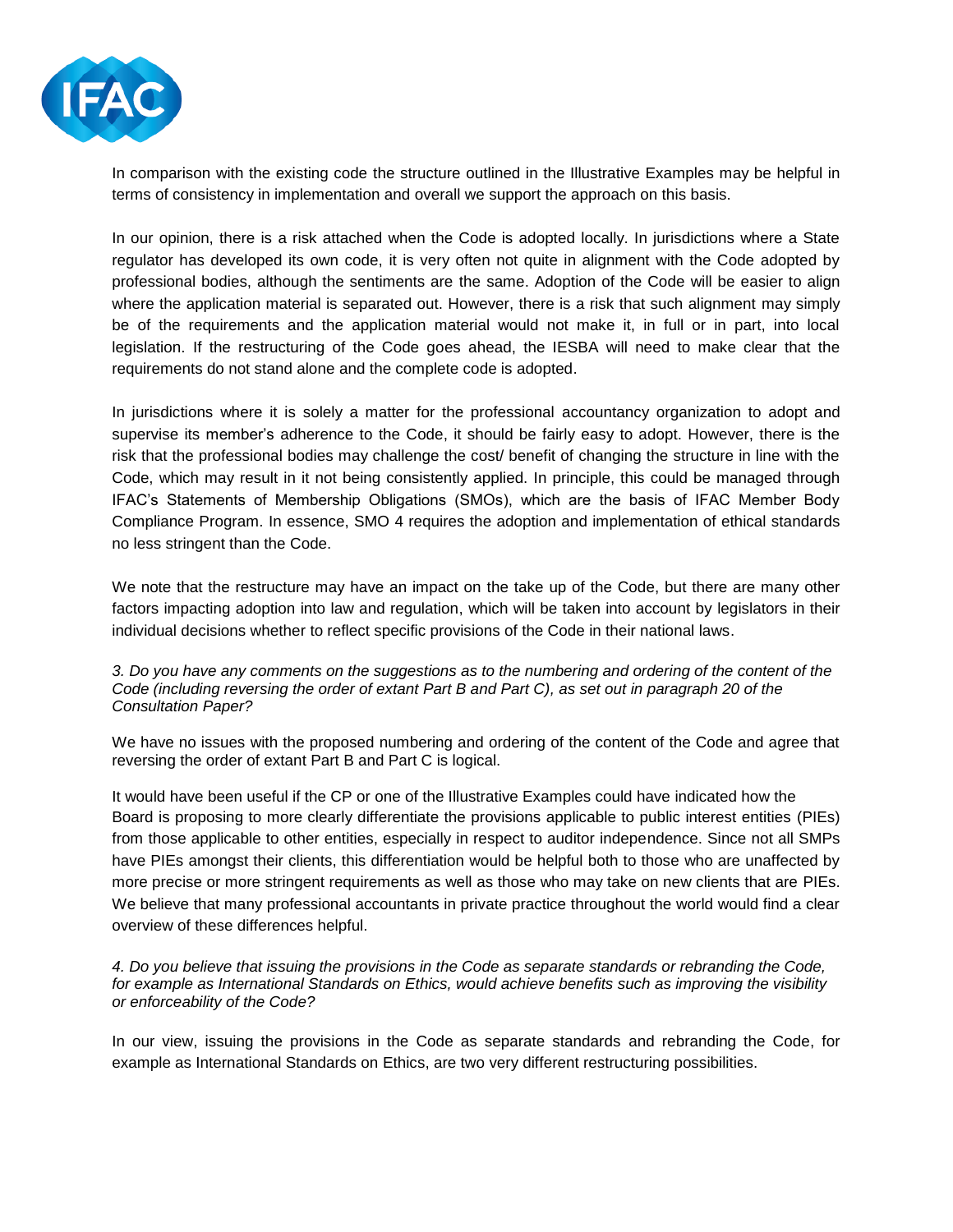

Developing the provisions in the Code to constitute a series of truly separate standards would likely necessitate the addition of considerable further material to provide clarification in some areas, and would be far more onerous than the "simpler" approach suggested in the Illustrative Examples.

We do not consider that rebranding the Code without developing a full set of such standards could have a significant impact on improving its visibility and enforceability. However, we would expect that clarifying ethical requirements and providing guidance material thereto would improve both professional accountants' understanding of the actions ethical behavior in accordance with the Code demands on their part, and that of those responsible for enforceability.

We also believe that rebranding the Code would be contradictory to the basis of the Code as a conceptual framework and as a measure alone will not change ethical behavior. The CP itself notes that IESBA is mindful of the conceptual framework approach, which addresses threats to compliance with the fundamental principles rather than simply complying with rules (paragraph 12). In our opinion, the Code should remain as principles-based ethical behavior over prescription. This is also important to allow the Code to work in conjunction with various national requirements. If the Board decides to simply rebrand the Code, it is important that any expectations of the impact are carefully managed.

*5. Do you believe that the suggestions as to use of language, as reflected in the Illustrative Examples, are helpful? If not, why not?* 

A robust definition of each key term used in the Code is essential for proper application by professional accountants. To the extent that the understanding of a particular term or terms is critical to the application of requirements of a particular standard it would be useful to include the definition(s). We otherwise agree with the matters listed in paragraph 23. The use of too colloquial terms/ vocabulary could also potentially devalue the perception of the profession by the public in general.

*6. Do you consider it is necessary to clarify responsibility in the Code? If so, do you consider that the illustrative approach to responsibility is an appropriate means to enhance the usability and enforceability of the Code? If not, what other approach would you recommend?* 

We wholly agree with IESBA that a global code should be sufficiently flexible to accommodate different circumstances that firms need to take into account when they prescribe responsibilities (paragraph 27). The circumstances in SMPs are often very different to those in the largest firms. The Code needs to be clear as to the respective responsibilities of firms on the one hand and the individual professional accountants on the other, but it does not necessarily need to ensure that firm's go as far as assigning the firm's responsibilities to a particular individual. The key issue is that the particular ethical requirement is adhered to, not who is and who is not, assigned the responsibility.

We generally see some merit for larger firms establishing who is to assume responsibilities in this area, although it will often not make sense in respect of small firms, who may have other effective but less formal ways of ensuring ethical behavior. In addition, we believe this proposal may require further consideration on whether it is required within the Code or within quality control standards. However, we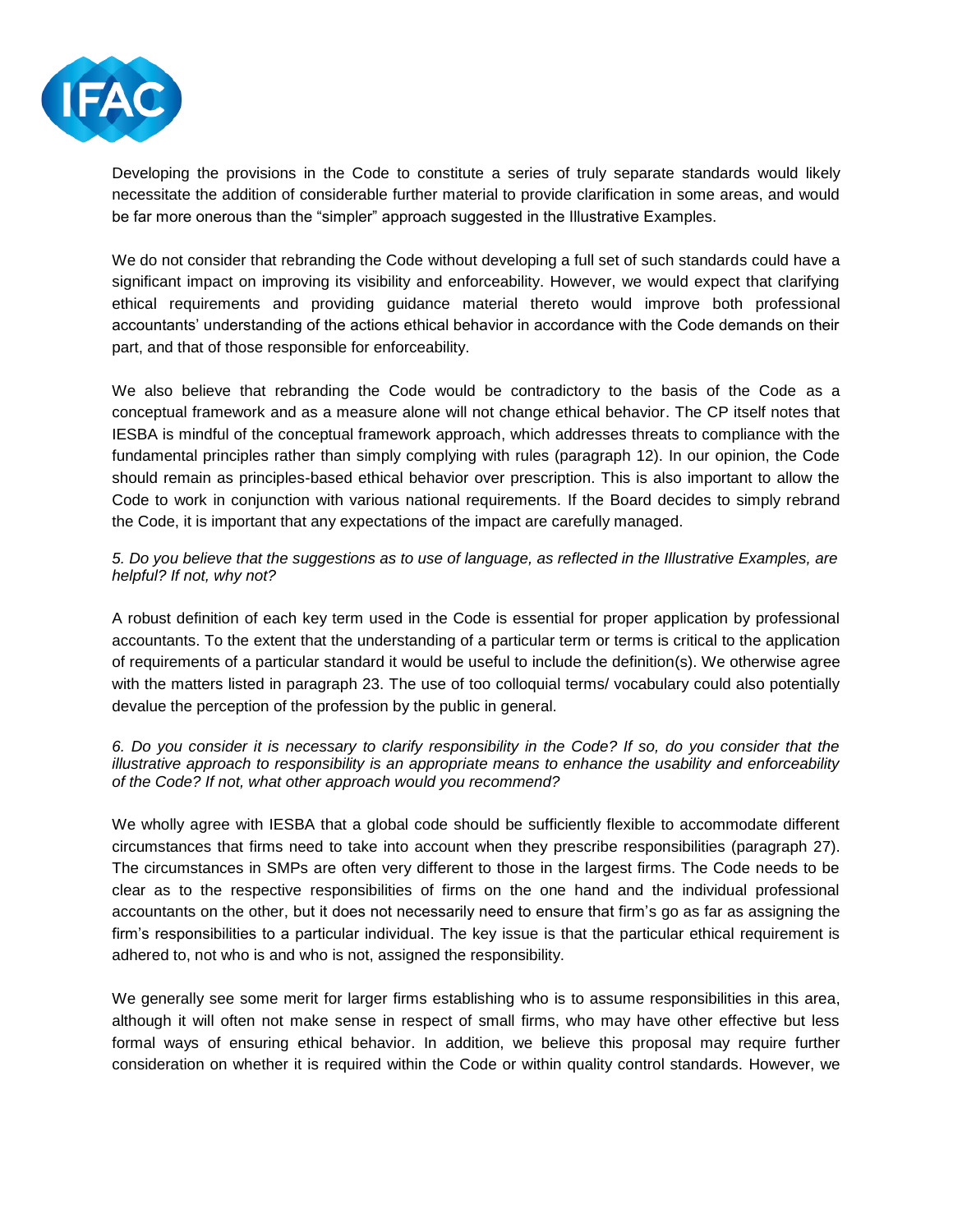

recognize that paragraph 20 in ISQC 1<sup>3</sup> establishes an overall requirement for firms undertaking audit, review and other assurance and related services to establish policies and procedures to provide the firm with reasonable assurance that the firm and its personnel comply with relevant ethical requirements. To the extent that parts of the Code apply to firms whose activities do no fall within the scope of ISQC 1, it might make sense for the Code to include a similar provision.

Should the IESBA, contrary to our comments, decide to require the explicit allocation of responsibilities within a firm, we also recommend that consideration is given to whether any such provision should include an exception for SMPs of a certain size. This could, for example, be based on a similar provision in the UK APB Ethical Standard 1 (Revised) *Integrity, Objectively and Independence<sup>4</sup>* which states:

*"26. In audit firms with three or fewer partners who are 'responsible individuals'*<sup>5</sup> *it may not be practicable for an Ethics Partner to be designated. In these circumstances all partners will regularly discuss ethical issues amongst themselves, so ensuring that they act in a consistent manner and observe the principles set out in APB Ethical Standards. In the case of a sole practitioner, advice on matters where a difficult and objective judgment needs to be made is obtained through the ethics helpline of the auditor's professional body, or through discussion with a practitioner from another firm. In all cases, it is important that such discussions are documented".*

## *7. Do you find the examples of responsible individuals illustrated in paragraph 33 useful?*

We note that in the example included in paragraph 33 the policies that enable identification of responsible individuals may differ depending on the size, structure and organization of a firm. If IESBA extends the Code as suggested, which as noted above, the SMPC is not convinced is necessary in respect of all firms - guidance would be needed to explain factors that may influence decisions on firm's responsibilities. From an SMP perspective, and in light of our response to question 6, it would be essential to add guidance to address how for example, the smallest firm or a sole practitioner might be expected to evidence compliance.

We have some concerns with the terms used in the example in paragraph 33. The term "senior individuals" would need to be explained as it could suggest that a firm or principal could designate responsibility to someone who is not a professional accountant and perhaps does not fully understand the profession or the Code and may look at matters in a more commercial as opposed to ethical light. Similarly, any other individual who is a responsible individual in relation to a particular matter needs clarification.

<sup>-&</sup>lt;br>3 ISQC 1, *Quality Control for Firms that Perform Audits and Reviews of Financial Statements, and Other Assurance and Related Services Engagements*

<sup>4</sup> https://www.frc.org.uk/Our-Work/Codes-Standards/Audit-and-assurance/Standards-and-guidance/Standards-and-guidance-forauditors/Ethical-standards-for-auditors.aspx

<sup>5</sup> The UK *APB Ethical Standard 1 (Revised) Integrity, Objectivity and Independence* defines 'responsible individual' as a partner or employee of the audit firm who is responsible for audit work and designated as such under the audit regulations of a Recognized Supervisory Body.